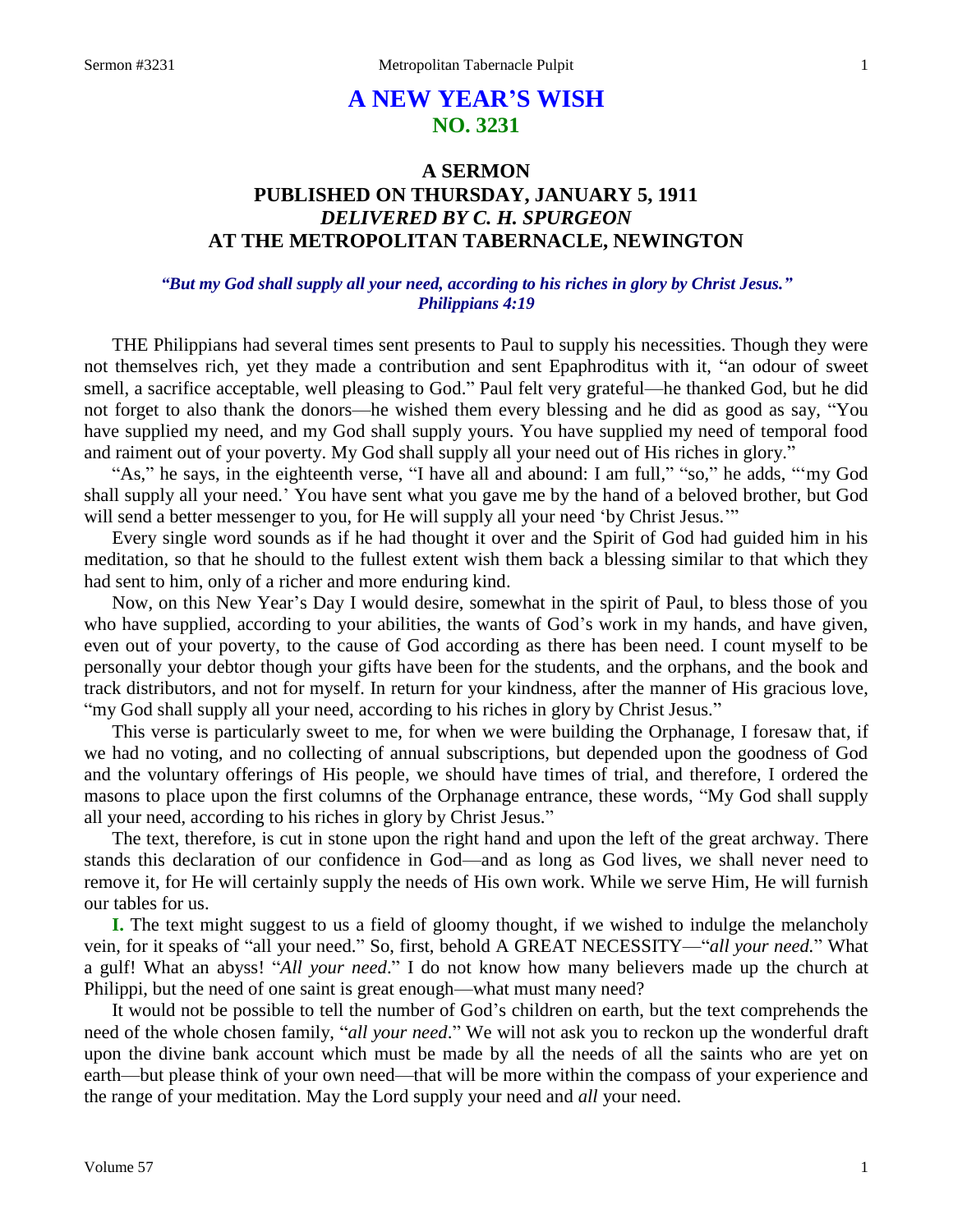There is *our temporal need* and that is no little matter. If we have food and raiment, we should be therewith content, but there are many of God's people to whom the mere getting of food and raiment is a wearisome toil—and what with household cares, family trials, sickness of body, losses in business, and sometimes the impossibility of obtaining suitable labor, many of God's saints are as hard up as Elijah was when he sat by the brook Cherith.

If God did not send them their bread and meat in a remarkable manner, they would surely starve but their bread shall be given them and their water shall be sure. "My God shall supply all your need." You have, perhaps, a large family and your needs are therefore greatly increased, but the declaration of the text includes the whole of your needs personal and relative.

After all, our temporal needs are very small compared with *our spiritual needs*. A man may, with the blessing of God, pretty readily provide for the needs of the body, but who shall provide for the requirements of the soul? There is need of perpetual pardon, for we are always sinning. And Jesus Christ's blood is always pleading for us and cleansing us from sin.

Every day there is need of fresh strength to battle against inward sin, and blessed be God, it is daily supplied so that our youth is renewed like the eagle's. As good soldiers of Jesus Christ, we need armor from head to foot, and even then we do not know how to wear the armor, or how to wield the sword, unless He who gave us these sacred implements shall be always with us.

Warring saint, God will supply all your need by His presence and Spirit. But we are not merely warriors, we are also workers. We are called, many of us, to important spheres of labor, (and indeed, let no man think his sphere unimportant), but here also our hands shall be sufficient for us and we shall accomplish our life-work.

You have need to be helped to do the right thing, at the right time, in the right spirit, and in the right manner—your need, as a Sunday school teacher, as an open-air preacher, and especially as a minister of the Gospel, will be very great, but the text meets all your requirements—"My God shall supply all your need."

Then comes our need in suffering, for many of us are called to take our turn in the Lord's prisonhouse. Here we need patience under pain and hope under depression of spirit. Who is sufficient for furnace-work? Our God will supply us with those choice graces and consolations which shall strengthen us to glorify His name even in the fires. He will either make the burden lighter, or the back stronger— He will diminish the need, or increase the supply.

Beloved, it is impossible for me to mention all the forms of our spiritual need. We need to be daily converted from some sin or other, which, perhaps, we have scarcely known to be sin. We need to be instructed in the things of God, we need to be illuminated as to the mind of Christ, we need to be comforted by the promises, we need to be quickened by the precepts, we need to be strengthened by the doctrines.

We need, oh, what do we *not* need? We are just a bag of needs and a heap of infirmities. If any one of us were to keep a *want-book*, as I have seen tradesmen do, what a huge folio it would need to be. And it might be written within and without, and crossed and re-crossed, for we are full of needs from the first of January to the end of December. But here is the mercy—"My God shall supply all your need."

Are you put in high places? Have you many comforts? Do you enjoy wealth? What need you have to be kept from loving the world, to be preserved from wantonness and pride, and the follies and fashions of this present evil world. My God will supply your need in that respect.

Are you very poor? Then the temptation is to envy, to bitterness of spirit, to rebellion against God. "My God shall supply all your need." Are you alone in the world? Then you need the Lord Jesus to be your Companion and your Companion He will be. Have you many around you? Then you have need of grace to set them a good example, to bring up your children and manage your household in the fear of God. "My God shall supply all your need."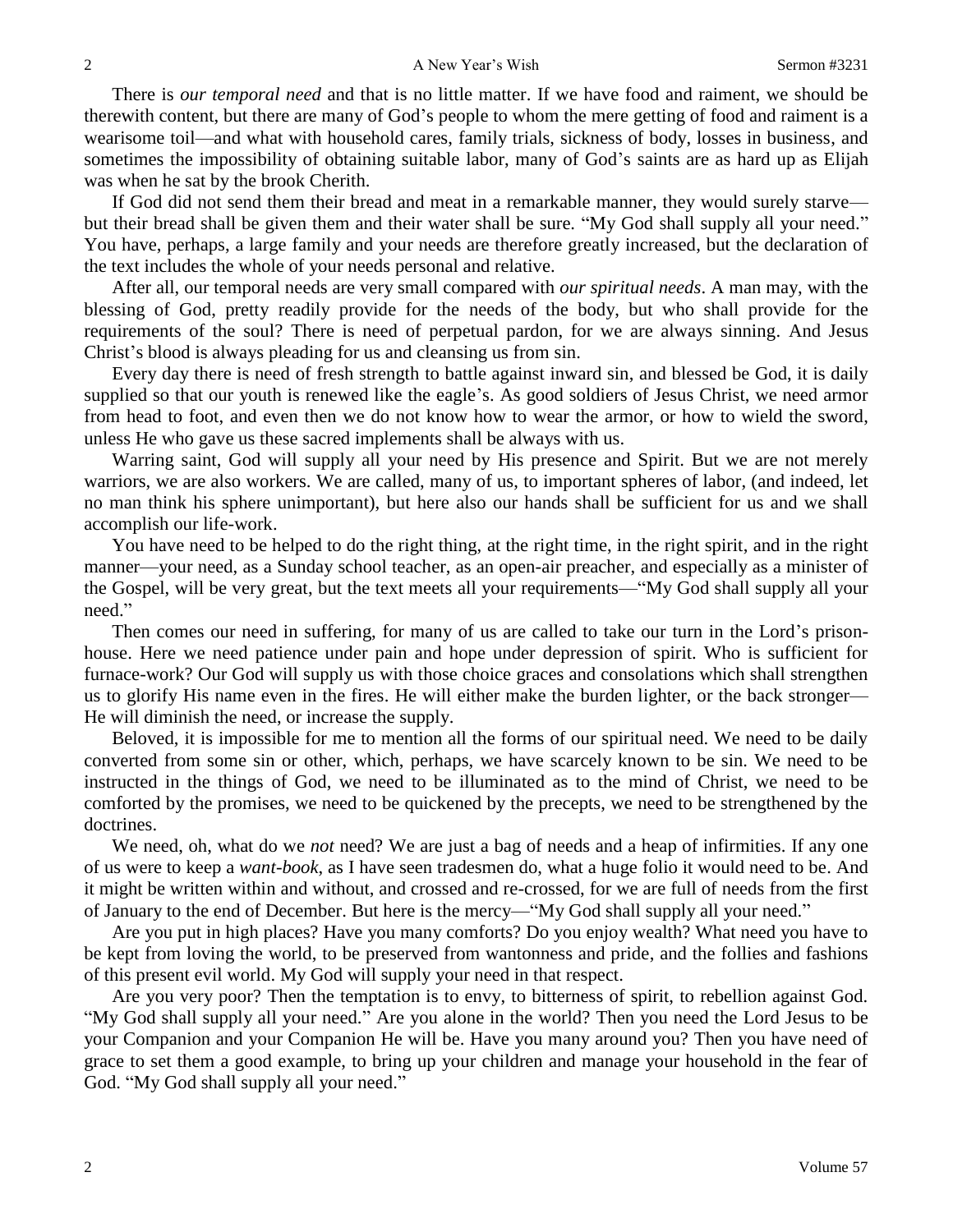You have need, in times of joy, to be kept sober and steady. You have need, in times of sorrow, to be strong and quit yourselves like men. You have needs in living and you will have needs in dying—but your last need shall be supplied as surely as your first. "My God shall supply *all* your need."

Come, then, brethren, and look down into this great gulf of need and exultingly say, "O Lord, we thank You that our needs are great, for there is then more room for Your love, Your tenderness, Your power, Your faithfulness to fill the chasm."

That first thought, which I said might be a gloomy one, has all the dreariness taken out of it by four others equally true, but each of them full of good cheer. The text not only mentions *a great necessity*, but it also mentions *a great Helper—*"My God." Next, *a great supply—* "My God shall supply all your need." Thirdly, *an abundant store* out of which to draw the gift—"according to his riches in glory." And lastly, *a glorious channel* through which the supply shall come—"by Christ Jesus."

**II.** So, for our enormous wants here is A GREAT HELPER. "*My God* shall supply all your need."

Whose God is that? Why, Paul's God. That is one of the matters in which the greatest saints are no better off than the very least, for though Paul called the Lord, "My God," He is my God, too. My dear old friend who sits yonder and has nothing but a few pence in all the world, can also say, "and He is my God, too. He is my God and He is as much my God if I am the meanest, most obscure, and weakest of His people, as He would be my God if I were able, like Paul, to evangelize the nations."

It is to me delightful to think that *my God is Paul's God*, because, you see, Paul intended this—he meant to say, "You see, dear brethren, my God has supplied all my wants and as He is your God, He will supply yours." I have been in the Roman dungeon in which Paul is said to have been confined and a comfortless prison indeed it is.

First of all you descend into a vaulted chamber, into which no light ever comes except through a little round hole in the roof. And then, in the middle of the floor of that den, there is another opening through which the prisoner was let down into a second and lower dungeon, in which no fresh air or light could possibly come to him. Paul was probably confined there.

The dungeon of the Praetorian in which he was certainly immured is not much better. Paul would have been left well-nigh to starve there, but for those good people at Philippi. I should not wonder but what Lydia was at the bottom of this kind movement, or else the jailer. They said, "We must not let the good apostle starve." And so they made up a contribution and sent him what he wanted—and when Paul received it, he said, "My God has taken care of me. I cannot make tents here in this dark place so as to earn my own living, but my Master still supplies my need. And even so, when you are in straits, He will supply you."

"*My* God." It has often been sweet to me, when I have thought of my orphan children, and money has not come in, to remember Mr. Müller's God and how He always supplied the children at Bristol. His God is my God—and I rest upon Him. When you turn over the pages of Scripture and read of men who were in sore trouble and were helped, you may say, "Here is Abraham, he was blessed in all things and Abraham's God will supply all my need, for He is *my* God.

I read of Elijah, that the ravens fed him. I have Elijah's God and He can command the ravens to feed me if He pleases. The God of the prophets, the God of the apostles, the God of all the saints that have gone before us—"this God is our God for ever and ever." It seems to be thought by some that God will not work, now as He used to do. "Oh! if we had lived in miraculous times," they say, "then we could have trusted Him! Then there was manifest evidence of God's existence, for He pushed aside the laws of nature and worked for the fulfillment of His promises to His people."

Yet that was a rather coarser mode of working than the present one, for now the Lord produces the same results without the violation of the laws of nature. It is a great fact that, without the disturbance of a single law of nature, prayer becomes effectual with God. And God being inquired of by His people to do it for them, does fulfill His promise and supplies their needs. Using means of various kinds, He still gives His people all things necessary for this life and godliness. Without a miracle, He works great wonders of loving care and He will continue to do so.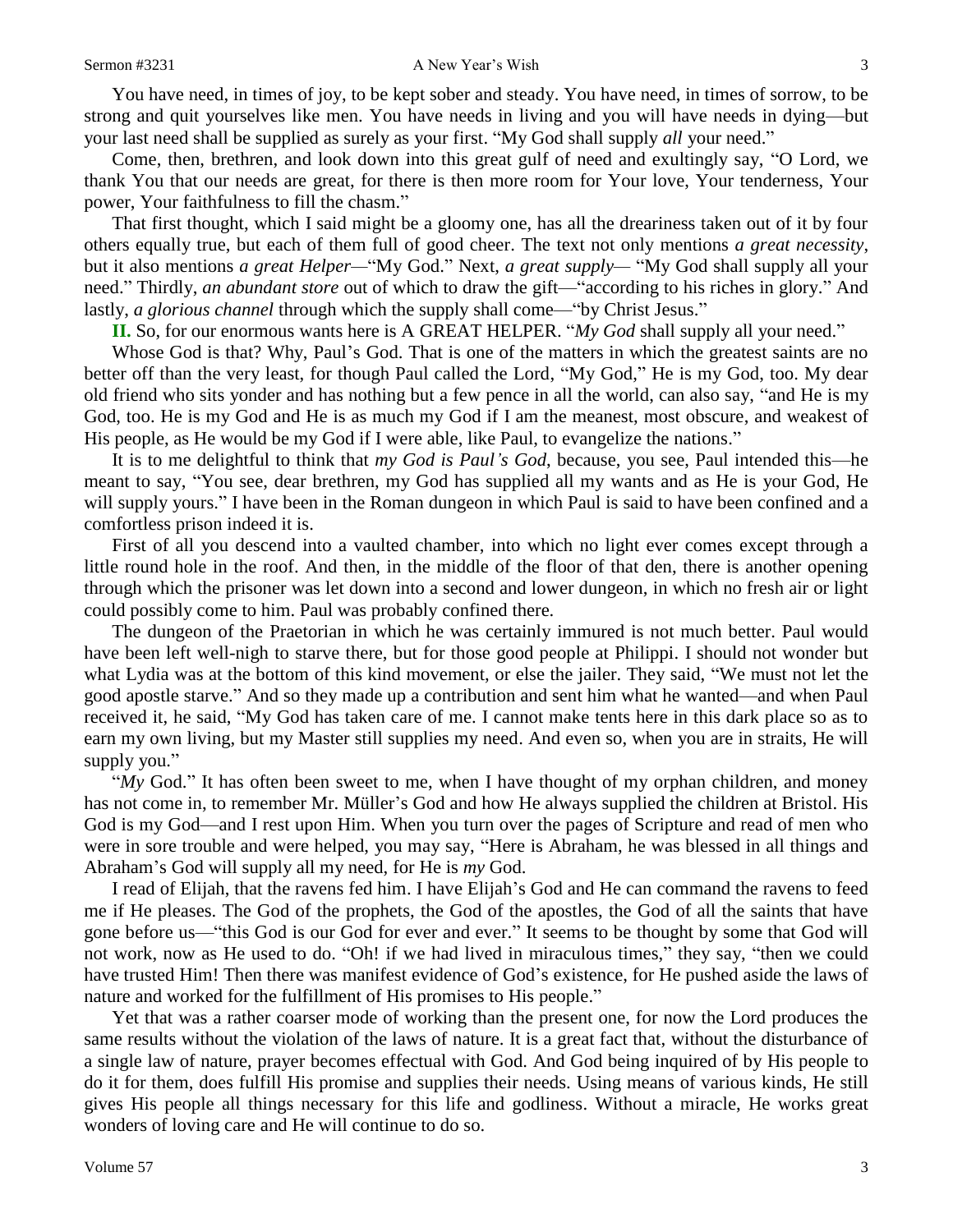Beloved, *is the God of Paul your God?* Do you regard Him as such? It is not every man who worships Paul's God. It is not every professing Christian who really knows the Lord at all, for some invent a deity such as they fancy God ought to be. The God of Paul is the God of the Old and New Testament—such a God as we find there. Do you trust such a God? Can you rest upon Him?

"There are such severe judgments mentioned in Scripture." Yes, do you quarrel with them? Then you cast Him off. But if, instead thereof, you feel, "I cannot understand You, O my God, nor do I think I ever shall, but it is not for me, a child, to measure the infinite God, or to arraign You at my bar and say to You, 'Thus should You have done, and thus ought You not to have done.' You say, 'Such am I,' and I answer, 'Such as You are, I love You and I cast myself upon You, the God of Abraham, of Isaac, and of Jacob—the God of Your servant Paul. You are my God and I will rest upon You.'" Very well, then, He will "supply all your need, according to his riches in glory by Christ Jesus." Just think of that for a minute.

If *He* will supply you, you will be supplied, indeed for God is infinite in capacity. He is infinitely wise as to the manner of His actions and infinitely powerful as to the acts themselves. He never sleeps nor tires. He is never absent from any place, but is always ready to help. Your needs come, perhaps, at very unexpected times—they may occur in the midnight of despondency or in the noonday of delight but God is always near to supply the surprising need. He is everywhere present and everywhere omnipotent, and He can supply all your need, in every place, at every time, to the fullest degree.

*"Remember that Omnipotence has servants everywhere"—*

and that, whenever God wishes to send you aid, He can do it without pausing to ask, "How shall it be done?" He has but to will it and all the powers of heaven and earth are subservient to your necessity. With such a Helper, what cause have you to doubt?

**III.** The next point in the text is, A GREAT SUPPLY. "My God shall *supply* all your need."

Sometimes we lose a good deal of the meaning of Scripture through the translation. In fact, nothing ever does gain by translation except a bishop. The present passage might be rendered thus, "My God will fill to the full all your need."

The illustration which will best explain the meaning is that of the woman whose children were to be sold by her creditor to pay the debts of her late husband. She had nothing to call her own except some empty oil-jars—and the prophet bade her set these in order and bring the little oil which still remained in the cruse. She did so and he then said to her, "Go among your neighbours, and borrow empty vessels, not a few."

She went from one to another till she had filled her room full of these empty vessels, and then the prophet said, "Pour out." She began to pour out from her almost empty cruse and to her surprise, it filled her largest oil-jar. She went to another and filled that, and then another and another. She kept on filling all the oil-jars till, at last she said to the prophet, "there is not a vessel more." Then the oil stayed, but not till then. So will it be with your needs.

You were frightened at having so many needs just now, were you not? But now be pleased to think you have them, for they are just so many empty vessels to be filled. If the woman had borrowed only a few jars, she could not have received much oil—but the more empty vessels she had—the more oil she obtained. So the more wants and the more needs you have—if you bring them to God, so much the better—for He will fill them all to the brim and you may be thankful that there are so many to be filled. When you have no more wants (but oh, when will that be), then the supply will be stayed, but not till then.

How gloriously God gives to His people! We wanted pardon once—He washed us and He made us whiter than snow. We wanted clothing, for we were naked. What did He do? Give us some rough dress or other? Oh! no! but He said, "Bring forth the best robe and put it on him." It was a fortunate thing for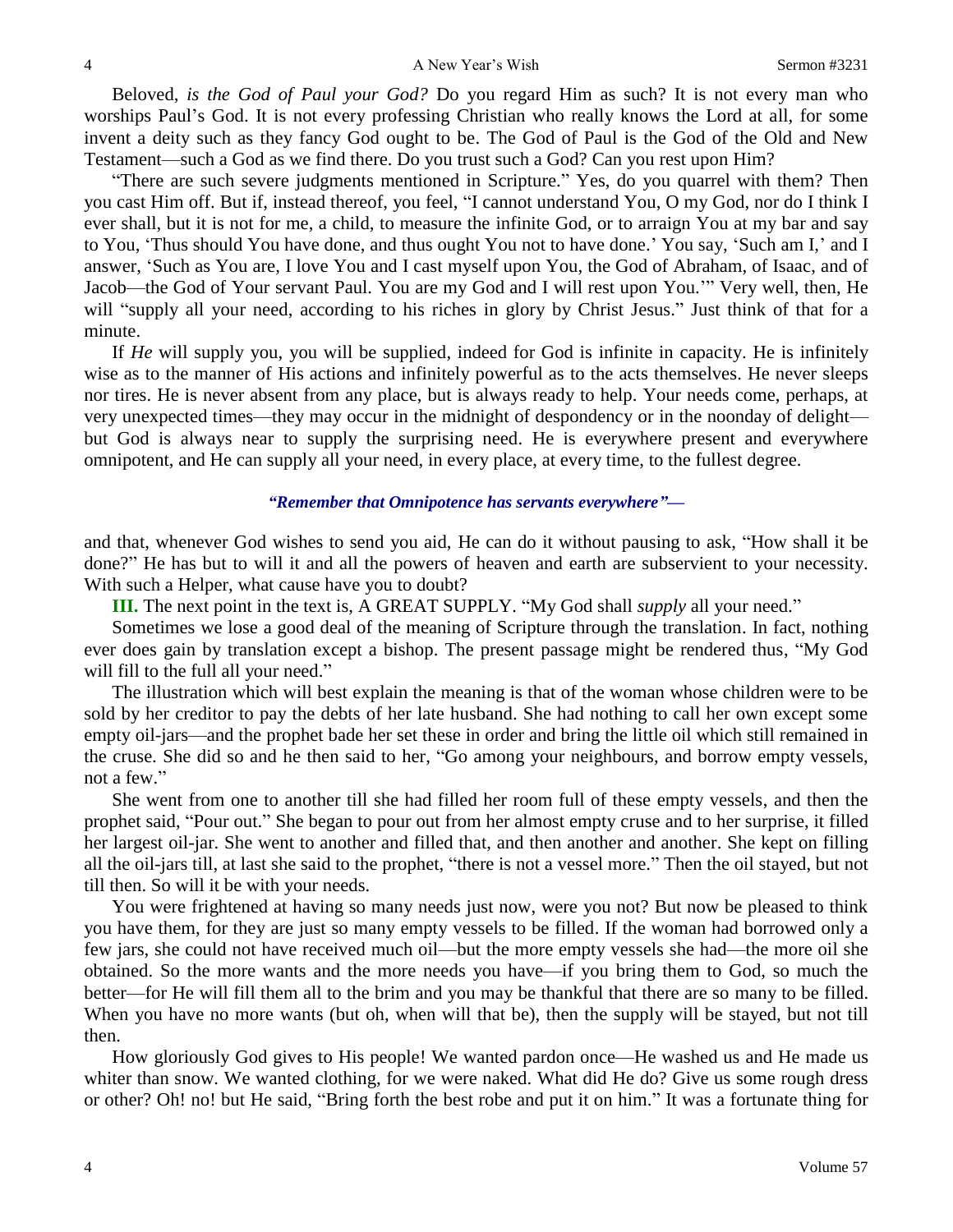the prodigal that his clothes were all in rags, for then he needed raiment and the best robe was brought forth.

It is a grand thing to be sensible of spiritual needs, for they will all be supplied. A conscious want in the sight of God—what is it but a prevalent request for a new mercy? We have sometimes asked Him to comfort us, for we were very low. But when the Lord has comforted us, He has so filled us with delight that we have been inclined to cry with the old Scotch divine, "Hold, Lord, hold! It is enough. I cannot bear more joy. Remember I am only an earthen vessel." We, in relieving the poor, generally give no more than we can help, but our God does not stop to count His favors—He gives like a king. He pours water upon him that is thirsty and floods upon the dry ground.

**IV.** We must pass on to the next thought and consider for a minute or two THE GREAT RESOURCES out of which this supply is to come. "My God shall supply all your need, *according to his riches in glory."* The preacher may sit down now, for He cannot compass this part of the text. God's riches in glory are beyond all thought.

Consider *the riches of God in nature—*who shall count His treasures? Get away into the forests travel on league after league among the trees which cast their ample shade for no man's pleasure, but only for the Lord. Mark on lone mountainside and far-reaching plain the myriads of flowers whose perfume is for God alone. What wealth each spring and summer is created in the boundless estates of the great King!

Observe the vast amount of animal and insect life which crowds the land with the riches of divine wisdom, for "the earth is the LORD's, and the fullness thereof." Look towards the sea—think of those shoals of fish, so countless that when only the fringe of them is touched by our fishermen, they find enough food to supply a nation.

Mark, too, the sunken treasures of the ocean which no hand gathers but that of the Eternal. If you would see the wealth of the Creator, cast your eye to the stars—tell ye their numbers if you can. Astronomy has enlarged our vision and made us look upon this world as a mere speck compared with innumerable other worlds that God has made, and it tells us that, probably, all the myriads of worlds that we can see with the telescope are a mere fraction of the countless orbs which are tenant infinite space. Vast are God's riches in nature. It needs a Milton to sing, as he sang in *Paradise Lost*, the riches of the creating God.

*The riches of God in providence* are equally without bound. He says to this creature, "Go," and he goes, and to another, "Do this," and he does it, for all things do His bidding. Think of *the wealth of God in grace*. There nature and providence stand eclipsed, for we have the fountain of eternal love, the gift of an infinite sacrifice, the pouring out of the blood of His own dear Son, and the covenant of grace in which the smallest blessing is infinite in value. The riches of His grace! "God is rich in mercy"—rich in patience, love, power, kindness, rich beyond all conception.

Now your needs shall be supplied according to the riches of nature, and the riches of providence, and the riches of grace. But this is not all—the apostle chooses a higher style and writes "according to his *riches in glory*." Ah, we have never seen God in glory! That were a sight our eyes could not at present behold. Christ in His glory, when transfigured upon earth, was too resplendent a spectacle even for the tutored eyes of Peter, and James, and John.

### *"At the too-transporting light"—*

darkness rushed upon them and they were as men that slept. What God is in His glory do you know, you angels? Does He not veil His face even from you lest, in the excessive brightness of His essence, even you should be consumed? Who amongst all His creatures can tell the riches of His glory, when even the heavens are not pure in His sight and He charges His angels with folly?

"His riches in glory." It means not only the riches of what He has done, but the riches of what He could do, for if He has made hosts of worlds, He could make as many myriads more, and then have but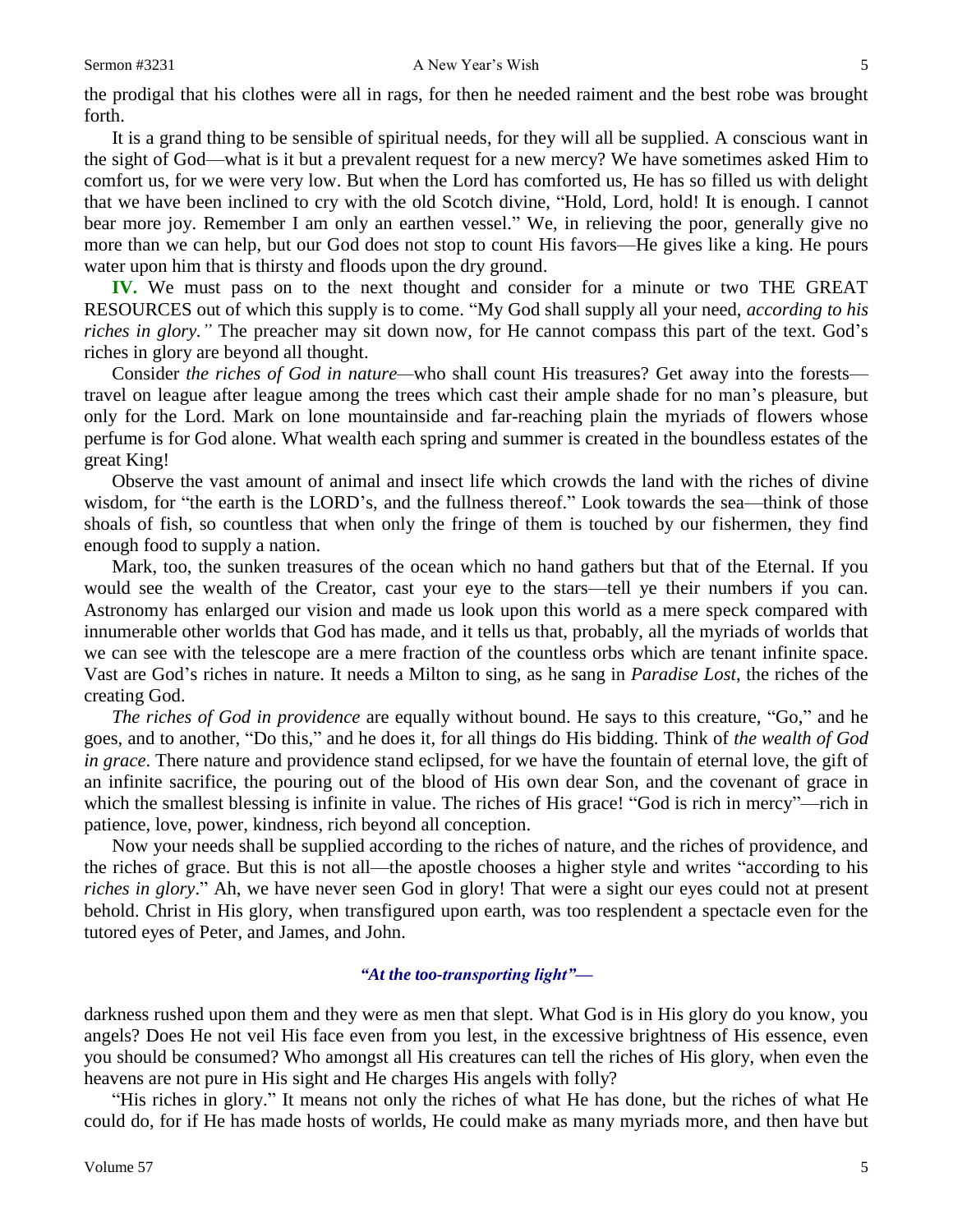begun. The possibilities of God omnipotent, who shall reckon? But the Lord shall supply all your need, according to such glorious possibilities. When a great king gives according to his, riches, then he does not measure out stinted alms to beggars, but he gives *like a king*, as we say. And if it be some grand festival day, and the king is in his state array, his largesse is on a noble scale.

Now, when God is in His glory, think you, if you can, what must be the largesse that He distributes—what the treasures that He brings forth for His own beloved! Now, "according to his riches in glory," He will supply all your needs. After that, dare you despond? O soul, what insanity is unbelief! What flagrant blasphemy is doubt of the love of God! He must bless us, and blessed by Him, we must be blest indeed. If He is to supply our needs "according to his riches in glory"—they will be supplied to the full.

**V.** Now let us close our meditation by considering THE GLORIOUS CHANNEL by which these needs are to be supplied—"According to his riches in glory *by Christ Jesus.*"

You shall have all your soul's wants satisfied, but you must go to Christ for everything. "By Christ Jesus." That is the fountainhead where the living waters well up. You are not supply your wants by your own care and fretfulness. "Consider the lilies, how they grow." You are to be enriched "by Christ Jesus."

You will not have your spiritual wants supplied by going to Moses and working and toiling as if you were your own savior, but by faith in Christ Jesus. Those who will not go to Christ Jesus must go without grace, for God will give them nothing in the way of grace except through His Son. Those who go to Jesus the most, shall oftenest taste of His abundance, for through Him all blessings come.

My advice to myself and to you is that we abide in Him, for since that is the way by which the blessing comes, we had better abide in it. We read of Ishmael that he was sent into the wilderness with a bottle, but Isaac dwelt by the well Lahai-Roi, and it is wise for us to dwell by the well Christ Jesus, and never trust to the bottles of our own strength. If you wander from Christ Jesus, brother, you depart from the center of bliss.

All this year I pray that you may abide by the well of this text. Draw from it. Are you very thirsty? Draw from it, for it is full. And when you plead this promise, the Lord will supply all your need. Do not cease receiving from God for a minute. Let not your unbelief hinder the Lord's bounty, but cling to this promise, "My God shall supply all your need, according to his riches in glory by Christ Jesus."

I know not how to wish you a greater blessing. If you are enabled by the Holy Spirit to realize it, you will enjoy what I earnestly wish for you, namely—

### **A HAPPY NEW YEAR.**

#### **EXPOSITION BY C. H. SPURGEON**

#### *2 KINGS 4:1-7; PHILIPPIANS 4*

#### *2 KINGS 4*

**VERSE 1.** *Now there cried a certain woman of the wives of the sons of the prophets unto Elisha, saying, Thy servant, my husband is dead' and thou knowest that thy servant did fear the LORD: and the creditor is come to take unto him my two sons to be bondmen.* 

It is sad for anyone to be in debt and yet there may be circumstances under which even a man who fears the Lord may die in debt and leave no provision for his wife and children except a large portion of sorrow. In the case of this poor widow, it was not long before she cried to Elisha, "The creditor is come."

He generally does come pretty quickly and he had come to her to take away her two sons whom she needed to support her—to make them bondmen—slaves, to serve him for a certain number of years till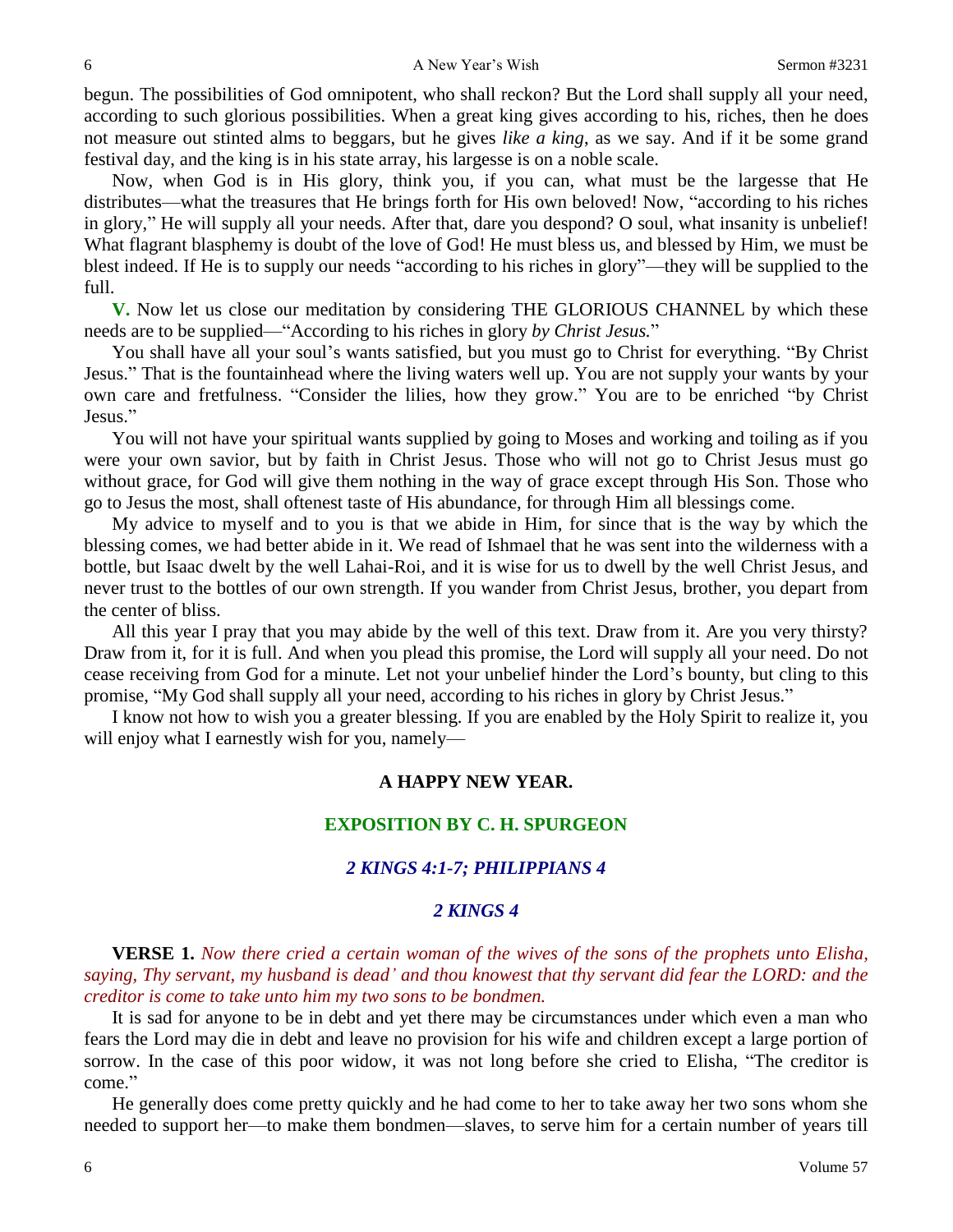their father's debt was worked out. And this hurt the poor woman's heart, so she came to see what the Lord's servant could do for her. She could not bear to see her sons taken away to serve as bondmen to a stranger, through no fault of their own, and possibly, through no fault on their father's part.

**2.** *And Elisha said unto her, What shall I do for thee?* 

Elisha was probably about as poor as she was, so what could he do for her?

**2.** *Tell me, what hast thou in the house?* 

"Whatever there is in the house must go towards this debt, so 'tell me what have you in the house?'" **2.** *And she said, Thy handmaid hath not any thing in the house, save a pot of oil.* 

Her husband had been a God-fearing man, a true servant of JEHOVAH, yet he had died in such dire poverty that his widow had to say to Elisha, "Thine handmaid hath not any thing in the house, save a pot of oil." Those were indeed bad times for the sons of the prophets, for, in those days men cared more for false prophets and for the priests of Baal than for the servants of the Most High God.

**3.** *Then he said, Go, borrow vessels abroad of all thy neighbors, even empty vessels; borrow not a few.* [See Sermon #2063, The Filling of Empty Vessels]

"Get as many empty oil jars as ever you can, it does not matter how great nor how many they are, but they must be empty."

**4-6.** *And when thou art come in, thou shalt shut the door upon thee and upon thy sons, and shalt pour out into all those vessels, and thou shalt set aside that which is full. So she went from him, and shut the door upon her and upon her sons, who brought the vessels to her; and she poured out. And it came to pass, when the vessels were full, that she said unto her son, Bring me yet a vessel. And he said unto her, There is not a vessel more. And the oil stayed.* [See Sermon #1467-A, The Oil and the Vessels]

There was no reason why "the oil stayed" except that there was "not a vessel more" to receive the flowing stream.

**7.** *Then she came and told the man of God.* 

She must have understood that the oil was to be used for the payment of her debt, but she was a woman of delicate sensitiveness, with a tender conscience—as honest people usually are—so she wanted full permission from Elisha before she would dispose of the oil. She regarded it, in some sense, as his oil—as it was through using the means that he had directed that her little store of oil had been so miraculously multiplied. So "she came and told the man of God."

**7.** *And he said, Go, sell the oil, and pay thy debt, and live, and live thou and the children of the rest.* 

What a merciful deliverance that was for the poor widow and her sons! And there have been many other deliverances, in the experiences of God's people, which, if they have not been quite as miraculous as this one, have nevertheless been very remarkable—although God has appeared to work them in the common way in which He is constantly working. Yet they have been uncommon mercies all the while.

Now let us read Paul's letter to the Christians at Philippi who had been the means of supplying his necessities, though not in the miraculous manner in which the prophet Elisha had supplied the needs of that poor widow.

#### *PHILIPPIANS 4*

**VERSE 1.** *Therefore, my brethren dearly beloved and longed for, my joy and crown, so stand fast in the lord, my dearly beloved.* [See Sermon #1959, The Watchword For Today—Stand Fast]

Paul had a very warm affection for the church at Philippi. You remember how that church was established—first with the baptized household of Lydia and afterwards with the baptized household of the jailer. These saints at Philippi were, in a special sense, Paul's spiritual children. They were very generous and kind to him, and his heart was very warm with love to them, so he called them, "my brethren dearly beloved," and then again, "my dearly beloved."

**2.** *I beseech Euodias, and beseech Syntyche, that they be of the same mind in the Lord.*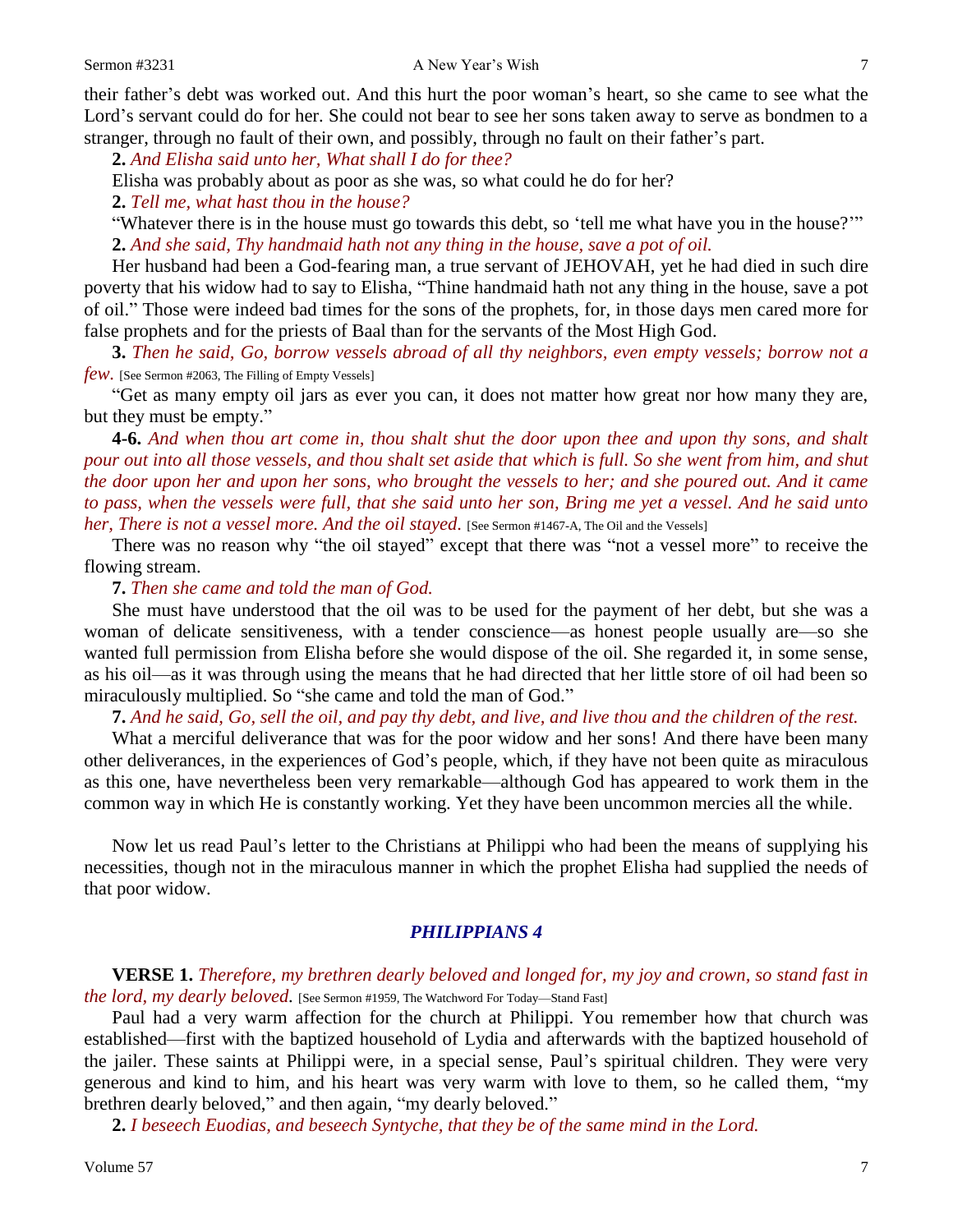These two women had fallen out with one another. They evidently differed upon some question or other so that they were not "of the same mind in the Lord," and Paul thought it so important that there should be perfect unity and love in the church at Philippi, as well as everywhere else, that he besought these two women, of whom we know nothing else, that they would be "of the same mind in the Lord."

Notice that he beseeches each of them in exactly the same way—"I beseech Euodias, and beseech Syntyche." He has a, "beseech," for each of them. Perhaps, if he had written, "I beseech Euodias and Syntyche," the latter lady might have fancied that he was not quite so earnest about her as he was about Euodias, so he puts it, "I beseech Euodias, and beseech Syntyche, that they be of the same mind in the Lord."

Have any of *you* fallen out, my dear friends? I do not know of any of you who have done so, but if you have, I say to all of you, men or women, "I beseech you, that you be of the same mind in the Lord." There is nothing like perfect unity in a Christian church. If there is even a little division, it will grow to something much worse, by and by, so I beseech you, "be of the same mind in the Lord."

**3.** *And I entreat you, also, true yokefellow,—*

Their minister,—

**3.** *Help those women which labored with me in the gospel, with Clement also, and with other of my fellow labourers, whose names are in the book of life.*

They helped me, and they have helped you, so help them with encouraging words and in every other way that you can.

**4.** *Rejoice in the Lord always:*

Not only now and then, on high days and holiday, have a time of joy, but "rejoice in the Lord alway."

**4.** *And again I say, Rejoice.* [See Sermon #2405, Joy, A Duty]

He had said this before, as you will see in the first verse of the third chapter, which begins, "Finally, my brethren, rejoice in the Lord." Now he writes it again and repeats it in the same verse—"Rejoice… Rejoice." It is so important that believers should be full of joy that Paul writes three times over in a short space, "Rejoice in the Lord." "Rejoice in the Lord always: and again I say, Rejoice."

**5.** *Let your moderation be known unto all men.* 

Be men who are God-governed, because God governs those who run to excess in nothing. Some go to excess in one way and some in another, but all excess is to be avoided. "Let your moderation be known unto all men."

**5-6.** *The Lord is at hand. Be careful for nothing;*

This is not a good translation of the original—it does not convey the sense of the Greek. It should be, "Be *anxious* for nothing." Of course you ought to be careful about everything. You cannot be too careful, but you never ought to be *care*-full, you must care to be right with God, yet you must not be filled with care about anything. "Be anxious for nothing." Do not fret, do not worry, do not make other people miserable by your fretting and fuming and fussing.

**6.** *But in everything by prayer and supplication with thanksgiving let your requests be made known unto God.* [See Sermon #2351, Prayer, The Cure For Care]

Ah! this is the way to find the cure for all your anxieties. Take all your troubles to God with a prayer and with a song. Do not go without either the thanksgiving or the prayer, but bear your burden at once to God and ask Him to bear it for you.

**7-8.** *And And the peace of God, which passeth all understanding, shall keep your hearts and minds through Christ Jesus. Finally, brethren, whatsoever things are true, whatsoever things are honest, whatsoever things are just, whatsoever things are pure, whatsoever things are lovely, whatsoever things are of good report; if there be any virtue, and if there be any praise, think on these things.*

If anything is true, honest, just, pure, lovely, of good report—be you on that side. A Christian is on the side of everything that makes for purity, chastity, and honesty, that is for the good of men and the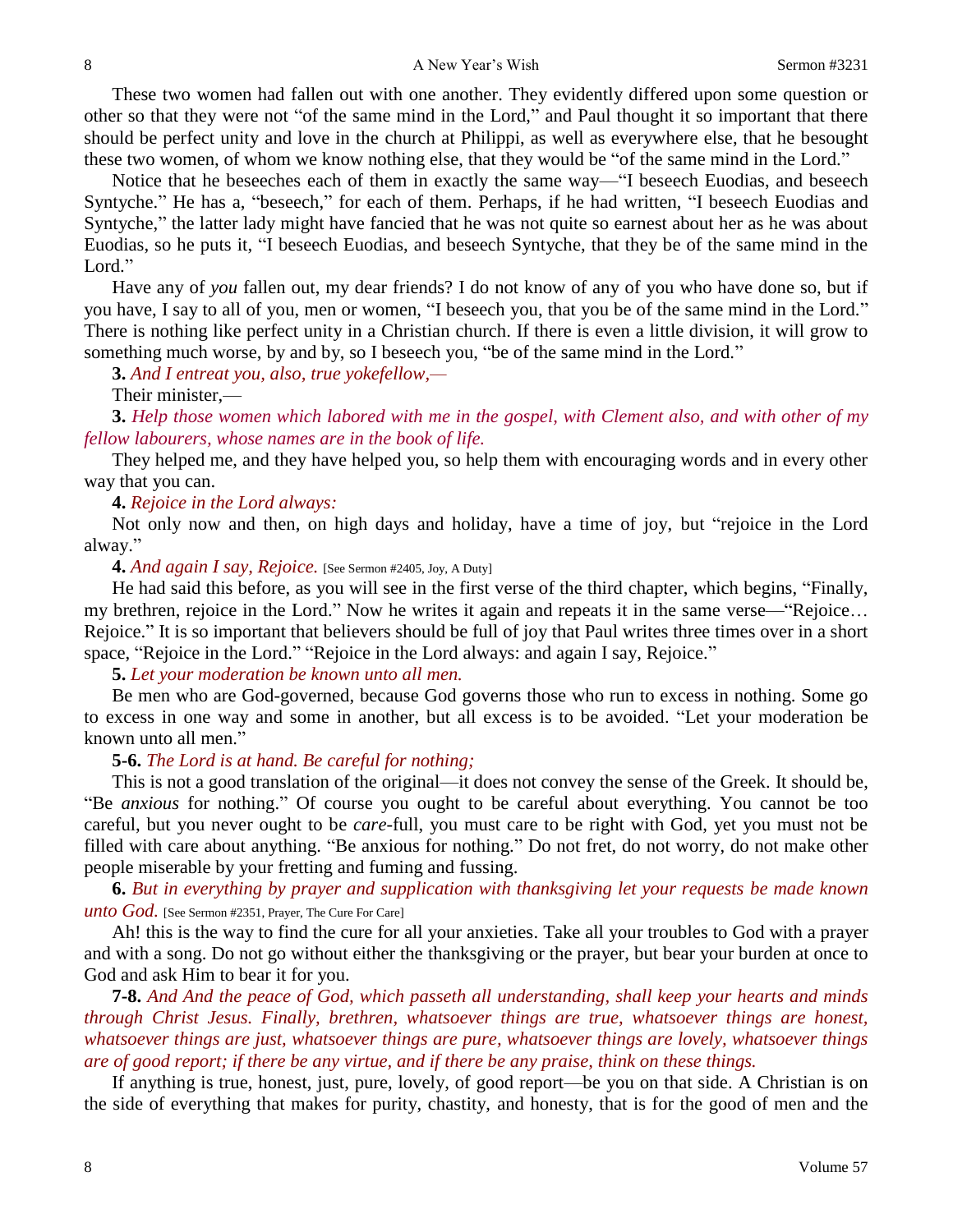glory of God. Whenever anyone is making out a list of those who will fight for everything that is right and good, every Christian should say to the man writing the list, "Set down my name, sir."

**9-10.** *Those Those things, which ye have both learned, and received, and heard, and seen in me, do: and the God of peace shall be with you. But I rejoiced in the Lord greatly, that now at the last your care of me hath flourished again; wherein ye were also careful, but ye lacked opportunity.*

You see that Paul did not really mean, "Be careful for nothing," for he says here that these Philippians had cared for him and he praises them for being careful of him. They had lovingly thought of him who was their spiritual father—and when they knew that he was shut up as a prisoner in Rome, and suffering want, they took care to send something to relieve and cheer him.

**11.** *Not that I speak in regard to want, for I have learned, in whatsoever state I am, therewith to be content.* [See Sermon #320, Contentment]

"I have been initiated—for that is the word—"among those who are content with such things as they have."

**12-13.** *I know both how to be abased, and I know how to abound: every where and in all things I am instructed both to be full and to be hungry, both to abound and to suffer need. I can do all things through Christ which strengtheneth me.* [See Sermons #345 and #346, Self-Sufficiency Slain and All-Sufficiency Magnified]

"I can be poor, or I can have abundance, if you send it to me, but these things make no real difference to me. I have been made invulnerable either to suffering or to abundance." Blessed is the man who has got as far as that. It is a wonderful work of grace when a man can truly say this.

**14-15.** *Notwithstanding ye have well done, that ye did communicate with my affliction. Now ye Philippians know also, that in the beginning of the gospel, when I departed from Macedonia, no church communicated with me as concerning giving and receiving, but ye only.*

I should not wonder if it was Lydia who was at the bottom of that giving and receiving, and perhaps the jailer also. They were evidently thoughtful and grateful people. They remembered the apostle's sufferings and wants, and did all they could to help and cheer him.

**16-17.** *For even in Thessalonica ye sent once and again unto my necessity. Not because I desire a gift: but I desire fruit that may abound to your account.*

He did not look at it as merely something that would ease him, but he looked at it as a token of gratitude for the spiritual blessings they had received through him. It showed that they loved the Gospel which he preached and that they also loved him for having been blessed by God to their souls—and this cheered and delighted him. But to show that he was not asking for more, he says—

**18.** *But I have all, and abound: I am full,—*

I do not suppose that it amounted to much, but it was all that the apostle needed—and so he says to them, "I have all, and abound: I am full,"—

**18-19.** *Having received of Epaphroditus the things which were sent from you, an odour of a sweet smell, a sacrifice acceptable, wellpleasing to God. But my God shall supply all your need according to his riches in glory by Christ Jesus.*

I am sure that, when they read this verse, they all felt glad that they had had a share in the subscription to relieve the apostle's wants.

**20-21.** *Now unto God and our Father be glory for ever and ever. Amen. Salute every saint in Christ Jesus.* 

"Give them all my love and tell them how grateful I am to them."

**21-22.** *The brethren which are with me greet you. All the saints salute you, chiefly they that are of Caesar's household.* 

Exposed to the greatest perils and yet brave to confess Christ. They may have been nothing but poor kitchen maids, or they may have been among the Praetorian guards who watched and guarded the palace and the prisoners, but they must have their title set down in the letter, "chiefly they that are of Caesar's household."

**23.** *The grace of our Lord Jesus Christ be with you all. Amen.*